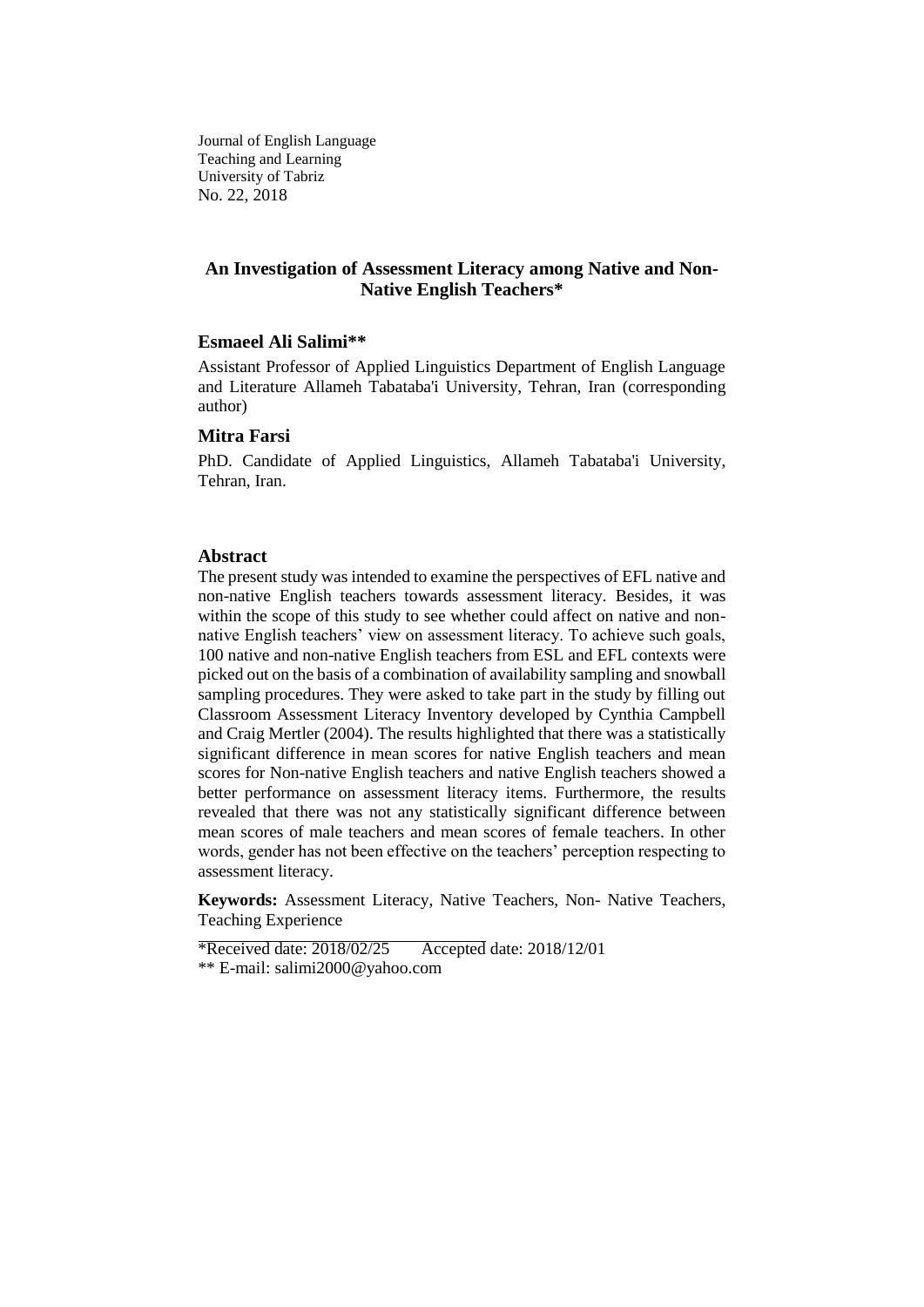#### **Introduction**

Assessment literacy, as one of almost newly developed concepts, has become a widely accepted term in educational research, and this has recently extended to the field of language testing through the term language assessment literacy (LAL) (Inbar-Lourie, 2008). While definitions vary depending on the context of use, language assessment literacy may be understood as indicating a repertoire of competences that enable an individual to understand, evaluate and, in some cases, create language tests and analyze test data.

A simple definition of assessment literacy is that it refers to an understanding of the principles of sound assessment (Popham, 2004). However, as we shall see, assessment literacy is more multifaceted than this brief definition indicates. As instructors we often underestimate the power of assessment to shape the courses we teach and to maximize, rather than just measure, student learning. We often do not appreciate or understand the major influence assessment has on students' learning by directing attention to what is important, by acting as an incentive for study, and the powerful effect it can have on what students do in our classes and how they do it (Boud & Falchikov, 2007).

A number of authors in the fields of language testing and teaching (Boyles, 2005; Inbar-Lourie, 2008; Taylor, 2009) have recognized the importance of assessment knowledge among language instructors and suggest that such knowledge must be imparted through more than just pre-service teaching efforts. Recently, many researchers and scholars paid much more attention to and discussed the importance of assessment literacy for teachers. According to Newfields (2006), at the beginning, teachers should know why language assessment literacy is important because of three captivating reasons which are elaborated below.

First, assessment is a widespread (if not intrinsic) feature of most educational systems. Teachers are estimated to spend from 10% - 50% of their work time on assessment-related activities (MacBeath & Galton, 2004, p. 31) In many schools, a good portion of the budget also goes into formal testing. With so much time and money devoted to assessment, it's worth critically understanding how assessment decisions are made.

The second reason is referred to the necessity of understanding of educational literature regarding assessment literacy. In fact, knowing the fundamental statistical concepts is crucially required for reading critically both specialized journals and a great deal of general articles in academic publications. Ignoring this radical point leads to the difficulty of evaluating the evidences support or even reject any point described in an article; consequently, research moves further away from the realm of science and closer towards unfounded sophistry.

Finally, assessment literacy provides a situation in which teachers can communicate their own classroom outcomes with others. According to Hopkins (1985), in order to improve a community that fosters learning,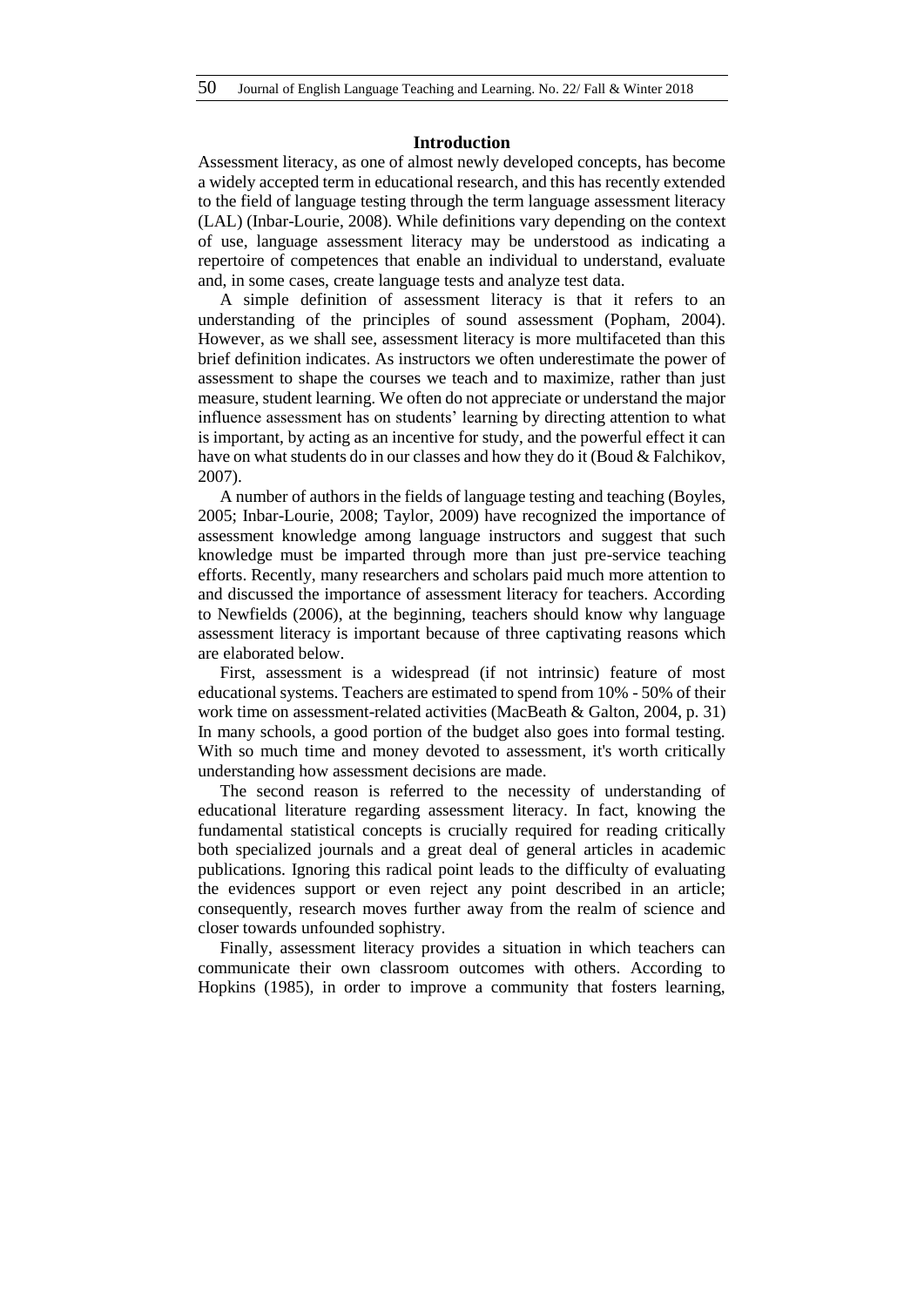teachers should share their inquiries with peers. In fact, teachers should become proficient at the fundamental basics of qualitative and quantitative inquiry in order to make classroom research more understandable to a wide audience. Besides, assessment literate scholars should allocate a time criticizing and analyzing their own studies and sharing the consequences in ways that are technically convincing. A great deal of articles with thoughtprovoking insights lack adequate analysis and/or evidence to allow readers to critically interpret the ideas.

Due to significant role that assessment literacy plays in the educational system and, to be precise, teachers' classroom assessment and/or even students' language achievement, it is needed to conduct an investigation trying to inspect critically the viewpoints of teachers toward assessment literacy. In fact, many teachers may not know the underlying points of assessment literacy including what to assess, why to assess, and how to assess. Therefore, it is through this study that the researcher tries to fill this gap by investigating the perspectives of both native and non-native English language teachers with respect to the assessment literacy.

This study aims to answer the following research questions:

- To what extent, are native and non-native English language teachers different regarding their assessment literacy perspectives?
- Is there any statistically significant difference between the male and female native and non-native English language teachers as far as assessment literacy is concerned?

## **Background on Assessment Literacy**

Indeed, the term assessment literacy was first coined by Stiggins (1991) as an understanding of the principles of sound assessment. According to Stiggins (1991), teachers who are assessment literates for the twenty-first century classroom should know how to meet the following five standards of highquality classroom assessment:

- Starting with clear purposes of assessment,
- Understanding the importance of assessing different kinds of interrelated achievement targets (i.e., mastering of content knowledge, developing reasoning proficiencies, attaining performance skills, and developing high-quality products),
- Selecting proper assessment methods for the different kinds of achievement targets,
- Sampling and collecting student achievement based on representative performance tasks, and
- Avoiding assessment bias and distortion that arise from technical and practical problems (p. 257).

Although the term authentic assessment has not been used directly in his article, all the five standards spelt out by Stiggins (1991) correspond to the ideas and principles of authentic assessment. In short, teachers' assessment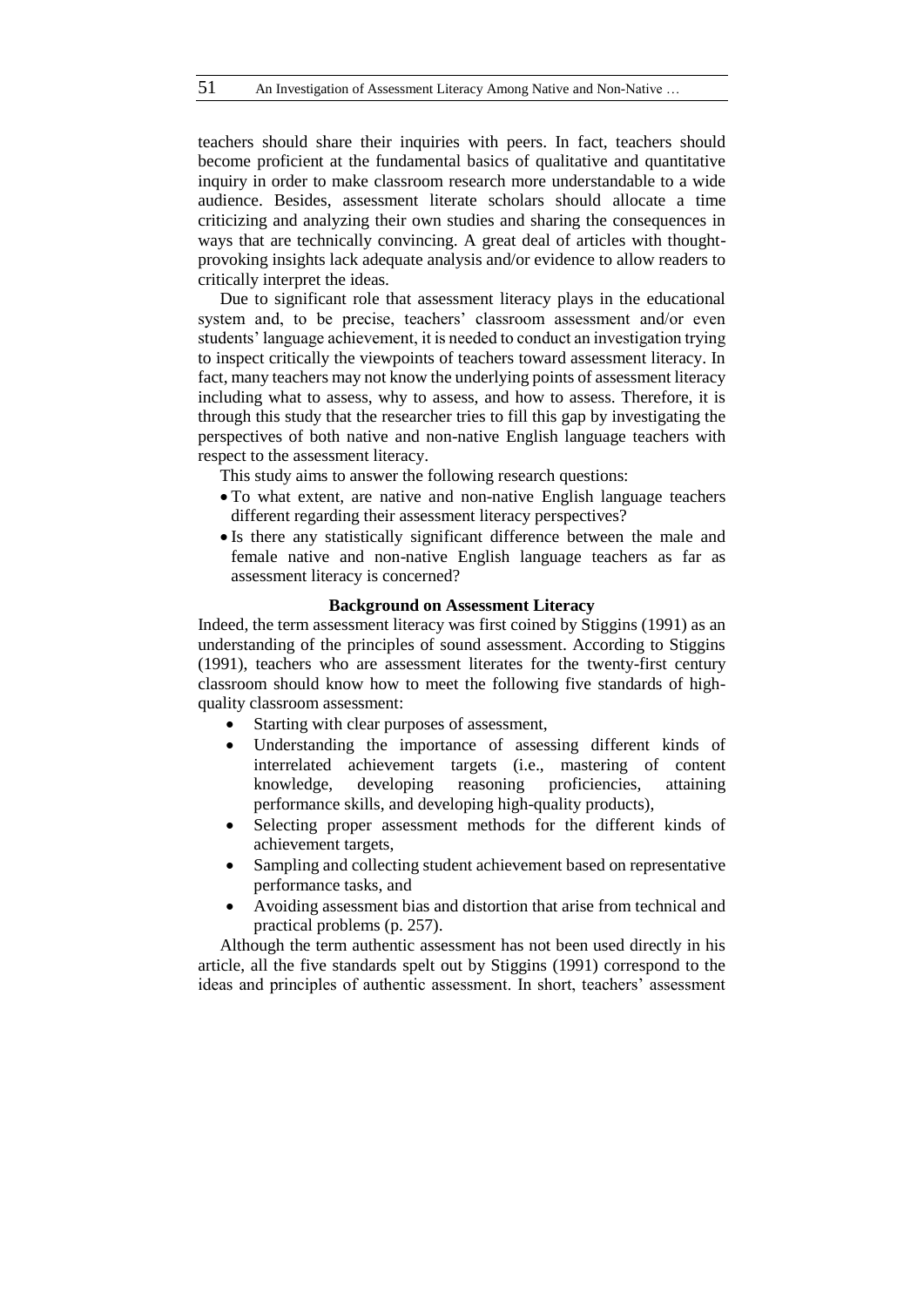literacy involves being prepared to define, teach, and assess the different kinds of competencies that match the higher order instructional goals for the twentyfirst century. In order to be assessment literate, teachers must not only be competent to develop and use high-quality authentic assessments and scoring rubrics, but also be able to master evaluative skills to make sound judgments about student performance (Saddler, 1998).

Additionally, assessment literacy, as one of the newly coined concepts in alternative assessment, has been defined differently by different researchers. As an example, language assessment literacy refers to stakeholders' familiarity with measurement practices and the application of this knowledge to classroom practices in general and specifically to issues of assessing language (Inbar-Lourie, 2008; Taylor, 2009).

Moreover, based on Mertler and Campbell (2005) and Volante and Fazio (2007), assessment literacy can be defined as the solid and sound educational assessment knowledge and skills that required by teachers in assessing students' mastery of learning outcome. Thus, it is one of the most important responsibilities of teachers in classroom teaching and learning. Besides, according to Stiggins (1999), the effectiveness of teaching methods used in classroom is reflected by the quality of the assessments used. Therefore, the results gathered from classroom assessments should be reliable and valid (Brookhart, 1999).

Similarly, Chappuis, Stiggins, Chappuis, and Arter (2012) stated that classroom assessment literacy is the necessary knowledge and skill for compiling data about students' achievement and for effectively utilizing the assessment process and the assessment outcomes to enhance students' achievement. In addition, they believed that the key to quality classroom assessments included the following:

- Designing the assessment to meet the specific needs of data users,
- Basing the assessment on concrete and appropriate achievement goals,
- Accurately determining students' achievement,
- Yielding assessment outcomes that effectively communicate to users, and
- Involving student participation in self-assessment, goal setting, monitoring, reflection, and sharing of learning among students.

Meanwhile, Rohaya and Mohd Najib (2008) defined assessment literacy as the competency of teachers' knowledge in the assessment field. Based on such knowledge, teachers can practice the principles, procedures, strategies, and assessment methods appropriately to assist the learning process. Thus, it would enable teachers to make more accurate and fair decision about students, curriculum, and educational programs. There are five main constructs of assessment literacy as follows:

• Literacy concept,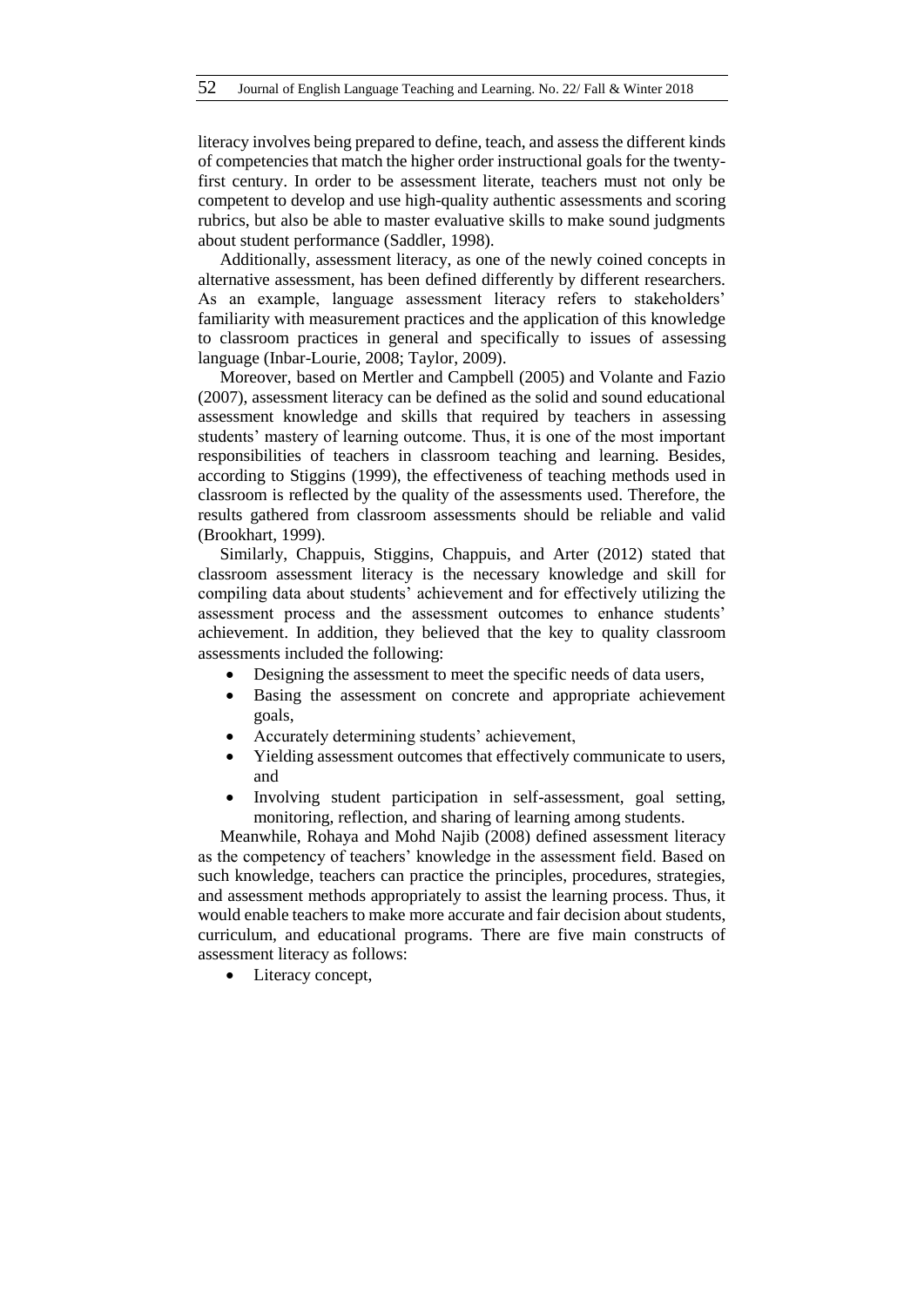- Measurement method,
- Testing.
- Scoring and grading, and
- Statistics and reporting.

Most recently, Fulcher (2012) comprehensively defined assessment literacy for language teachers in the following terms:

- The knowledge, skills and abilities they require to work with standardized or classroom based tests,
- Their familiarity with test processes and awareness of the principles and concepts guiding practice, and
- Their ability to place knowledge about language assessment within wider historical, social, political and philosophical frameworks to better understand and evaluate its practices.

### **Literature Review**

The first study on language assessment courses was done by Bailey and Brown (1996). The purpose of the study was to investigate the instructors' backgrounds, the topics they covered, and their students' apparent attitudes toward those courses. Brown and Bailey's (2008) study, later on, was a starting point in the research of language assessment. It gave information on how the courses were taught and which topics were covered and to what degree. Unlike Brown and Bailey's survey, which reported that almost all of the respondents had experience in language testing, 50% (15 out of 30) of the instructors from Jeong's (2009) syllabi review did not have experience related to the field. This difference may be due to the characteristics of the mailing list Bailey and Brown used for their study, the LTRC (Language Testing Research Colloquium) mailing list, as LTRC members are likely to come from a language-testing background.

An important study by Kleinsasser (2005) covered challenging aspects of language assessment courses from the instructor's perspective. Kleinsasser (2005) stated that one of the major difficulties in teaching a language assessment course is connecting theory with practice: The bridge between the (theoretical) class discussions and the final (practical) test/assessment product, however, was not well constructed. Challenges in getting the students to move from theoretical issues to practical ones often surfaced. Kleinsasser (2005) reported that students felt the time spent defining constructs, developing and piloting assessment materials, and rewriting and rethinking the various assessment tasks and items was quite burdensome, since many felt this is not the typical process they go through in a real classroom situation. However, the group work process encouraged them to include various stakeholders' perspectives in test development and widen their views of testing.

Boyles (2005), focusing on foreign language education in the United States, described a set of competencies that foreign language teachers need to acquire in order to develop assessment literacy. These competencies include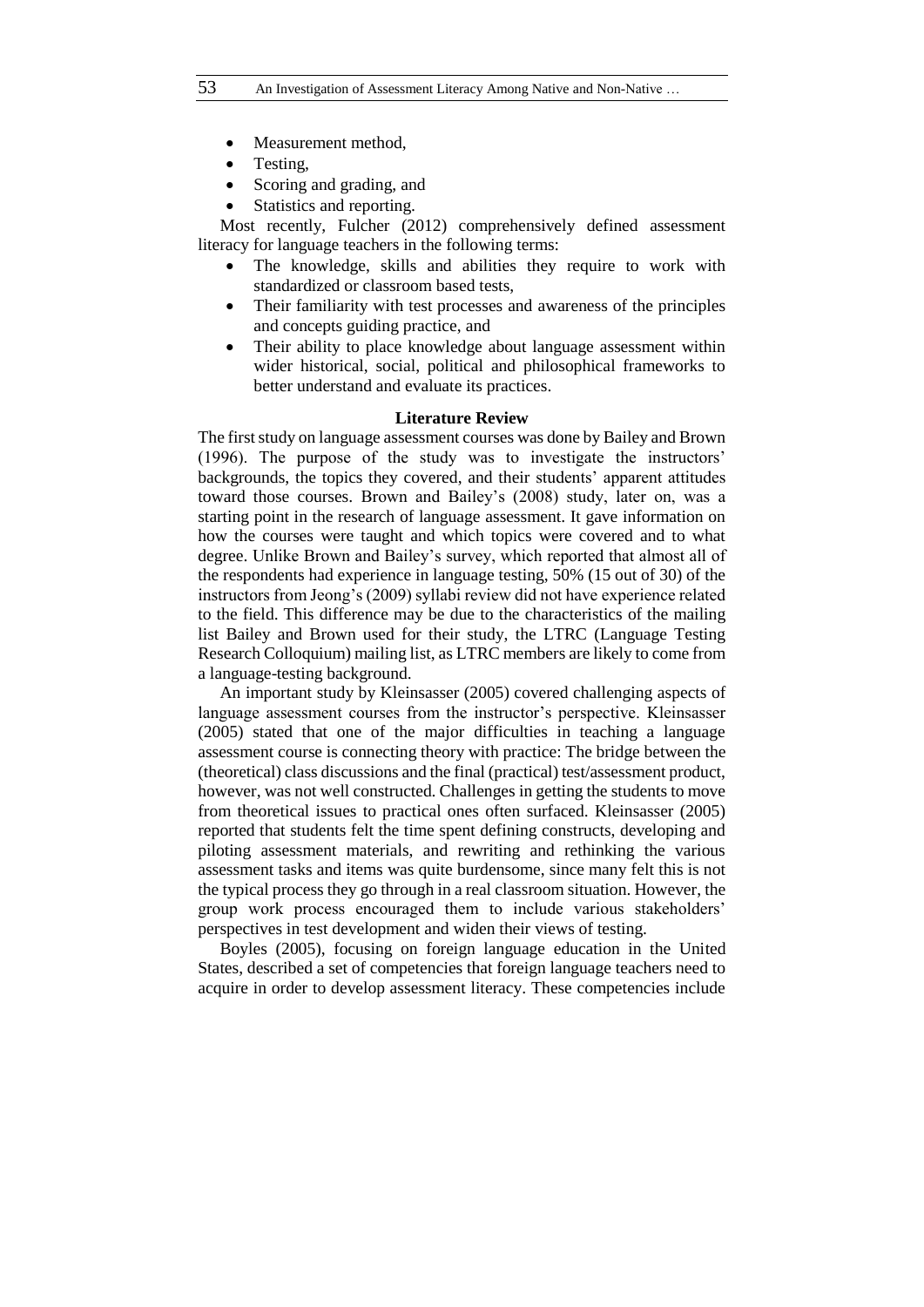the ability to understand appropriate testing practices, utilize various means of assessment, interpret and analyze assessment results, respond appropriately to the results and their meanings, and use the results in their teaching. Boyles (2005) also recommended that teacher development be ongoing, take place through both online and face-to-face formats and occur in a variety of contexts, such as conferences, at language resource centers, and at meetings of various associations and organizations, and be instituted as part of teaching preparation programs. While Boyles (2005) specifically focused on foreign language teachers, Boyle's recommendations are relevant for other teachers as well. Furthermore, in relation to developing language assessment literacy on the part of teachers, it is necessary to consider not only the knowledge base in its most contemporary representation, but also the processes through which this literacy is developed. In line with contemporary, sociocultural learning theories, these processes should recognize the inner world of teachers and their personal frameworks of knowledge and understanding and the way these shape their conceptualizations, interpretations, decisions and judgments in assessment. As Scarino (2005) stated, the understanding of the interplay of the intellectual, the social and ethical positioning that characterizes teachers' knowing and the notion of ethical knowing is a kind of knowledge that extends beyond the knowledge base and capabilities of teachers to include their values and dispositions.

In 2008, Inbar-Lourie coped with the requirements of a language assessment literacy knowledge base and put her work on the basis of Brindley's (2001) work dealing with professional development programs in assessment for teachers. These included: the social context of assessment (as a core unit), defining and describing proficiency (as a core unit), constructing and evaluating language tests, assessment in the languages curriculum and putting assessment into practice. Inbar-Lourie (2008) concurred with him that one module needs to provide background to the social, educational and political aspects of assessment. She sees this as including "the social turn" in language assessment (McNamara & Roever, 2006) as well as critical views on the role of language tests in society (Shohamy, 2001). She noted, appropriately, that Brindley's proposal does not specifically address the concepts of *language* (to which I would also add culture) and *language assessment*. She also concurs with Brindley's inclusion of a module that considers the theoretical bases for assessment, specifically the concepts of validity and reliability, and a discussion of the prevailing models of language knowledge. Inbar-Lourie (2008) also highlighted the importance of particular conceptual relationships in language learning that need to be considered in language assessment literacy. These include the relationship between language and pedagogies that pertain to the teaching of particular aspects of language learning, and the integration of language and content.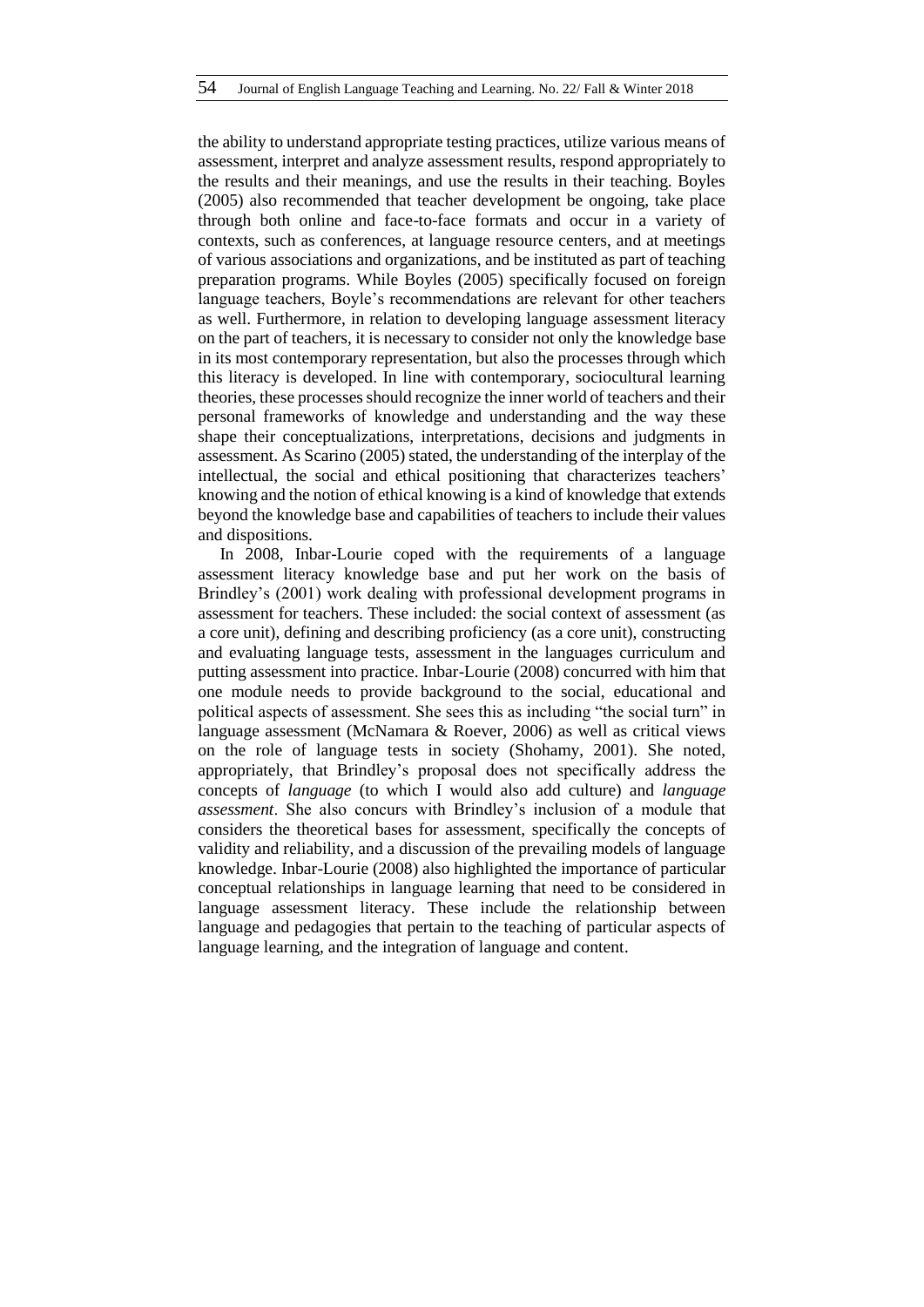### **Methodology**

## **Sample**

In order to gather the required data, 100 native and non-native English teachers from ESL and EFL contexts were picked out on the basis of a combination of availability sampling and snowball sampling procedures. Moreover, the sample consisted of both male and female teachers.

#### **Instrument**

The instrument of the present study was Classroom Assessment Literacy Inventory developed by Cynthia Campbell and Craig Mertler (2004) which consisted of five Scenarios, each followed by seven questions. The items of this questionnaire were related to seven Standards for Teacher Competence in the Educational Assessment of Students. In other words, it consisted of 35 multiple-choice items that are given under the five classroom-based scenarios. Each scenario has seven items which are aligned to the used standards. Each item has four options containing one correct answer and three distracters.

Moreover, as the Assessment Literacy Inventory was applied to the new group of samples and in a different context, it was necessary to modify its scenarios and items to make it appropriate and useful. However, in modifying the scenarios and the items, only some names and irrelevant situations were changed or rephrased to contextualize the Assessment Literacy Inventory. Besides, in rephrasing the inappropriate situations, a care was taken to ensure that rephrased situations were parallel to the original scenarios to preserve the integrity of the instrument. Furthermore, some of the items were intended to measure general concepts related to testing and assessment, including the use of assessment activities for assigning students grades and communicating the results of assessments to students and their parents. Besides, some items were related to knowledge of standardized testing, and the remaining items are concerned with classroom assessment.

Moreover, to validate the instrument, the researcher first consulted a specialist in TEFL regarding the statements constructed in the questionnaire so that these statements would be concise statements. Then, to check the internal reliability of the questionnaire concerning classroom assessment literacy, the questionnaire was piloted on fifty participants, and their reliability which were estimated based on Cronbach's Alpha Level were ( $\alpha$  = 79) which indicated a good level of conceptual relatedness among items. Also, according to Campbell and Mertler (2004), the reliability of the original instrument was (KR20) of 74.

### **Results**

## *To what extent, are native and non-native English language teachers different regarding their assessment literacy perspectives?*

The first research hypothesis addressed that native and non-native English language teachers are not different regarding their assessment literacy perspectives. To reject or retain this hypothesis, the independent sample t-test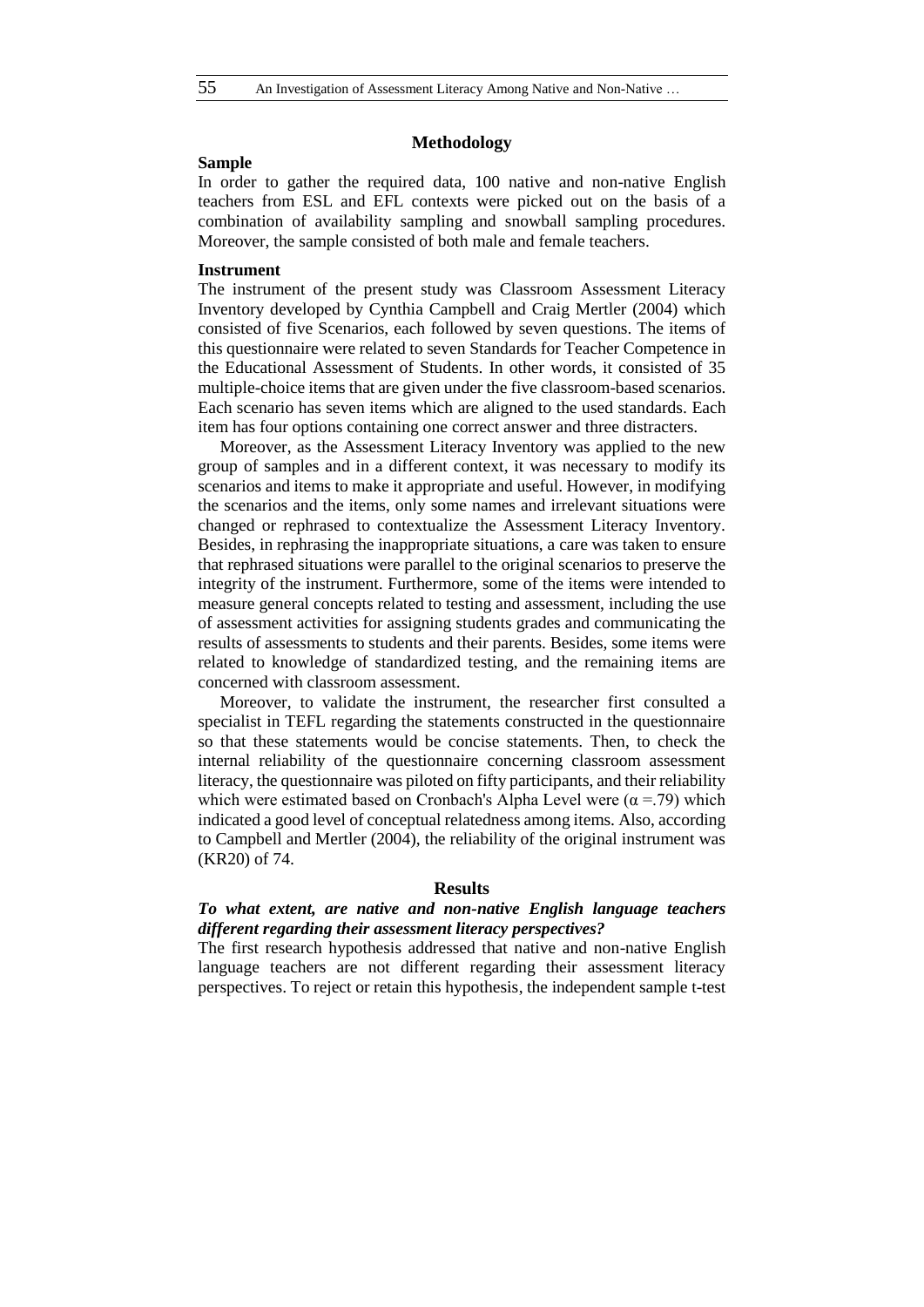was implemented to analyze and compare the mean scores between the two groups. Table 1 and 2 exemplified the results of group statistics as well as independent samples *t*-test respectively, and explanations related to the results are presented as follow.

Table 1. *Group Statistics of Native and Non-native teachers' perspectives on Assessment Literacy*

|       | <b>Nativity</b> |    | Mean  | Std. Deviation | Std. Error Mean |
|-------|-----------------|----|-------|----------------|-----------------|
|       | <b>Native</b>   |    | .6554 | .14721         | .02082          |
| Total | Non-Native      | 50 | .5606 | .17093         | .02417          |

The analysis of data revealed that the mean score of native teachers was M=.65 and the mean scores of non-native teachers was M=.56. Table 1 also revealed the standard deviation of each group which was SD= .14 for native teachers and SD=.17 for non-native teachers. It can be stated that native English teachers showed a better performance on assessment literacy items.

Table 2. *Independent Samples T-Test between Native and Non-native English teachers*

|       |                               |     | Equality<br>Variances | Levene's Test for t-test for Equality of Means<br>of |       |        |                       |                    |
|-------|-------------------------------|-----|-----------------------|------------------------------------------------------|-------|--------|-----------------------|--------------------|
|       |                               |     | F                     | Sig.                                                 | t     | df     | $Sig. (2-$<br>tailed) | Mean<br>Difference |
| Total | Equal<br>variances<br>assumed |     | 3.336                 | .071                                                 | 2.973 | 98     | .004                  | .09486             |
|       | Equal<br>variances<br>assumed | not |                       |                                                      | 2.973 | 95.891 | .004                  | .09486             |

Results of *t*-test highlighted that there was a statistically significant difference in mean scores for native English teachers and mean scores for Non-native English teachers (t (98) = 2.97, p < 0.05). Then, in order to know how big the difference between the means of two groups was, the researcher calculated the effect size or the strength of association which showed the relative magnitude of the difference. The following formula was utilized to calculate the means difference.

$$
Eta \text{ squared} = \frac{t^2}{t^2 + df}
$$

Therefore, by putting the values in the formula, the obtained effect size was (0.08). In other words, only 0.08 percent of the variance in the teachers' assessment literacy perspectives could be explained by the variance in their nativity. In fact, the mean differences are significant but the strength of association between two values is low.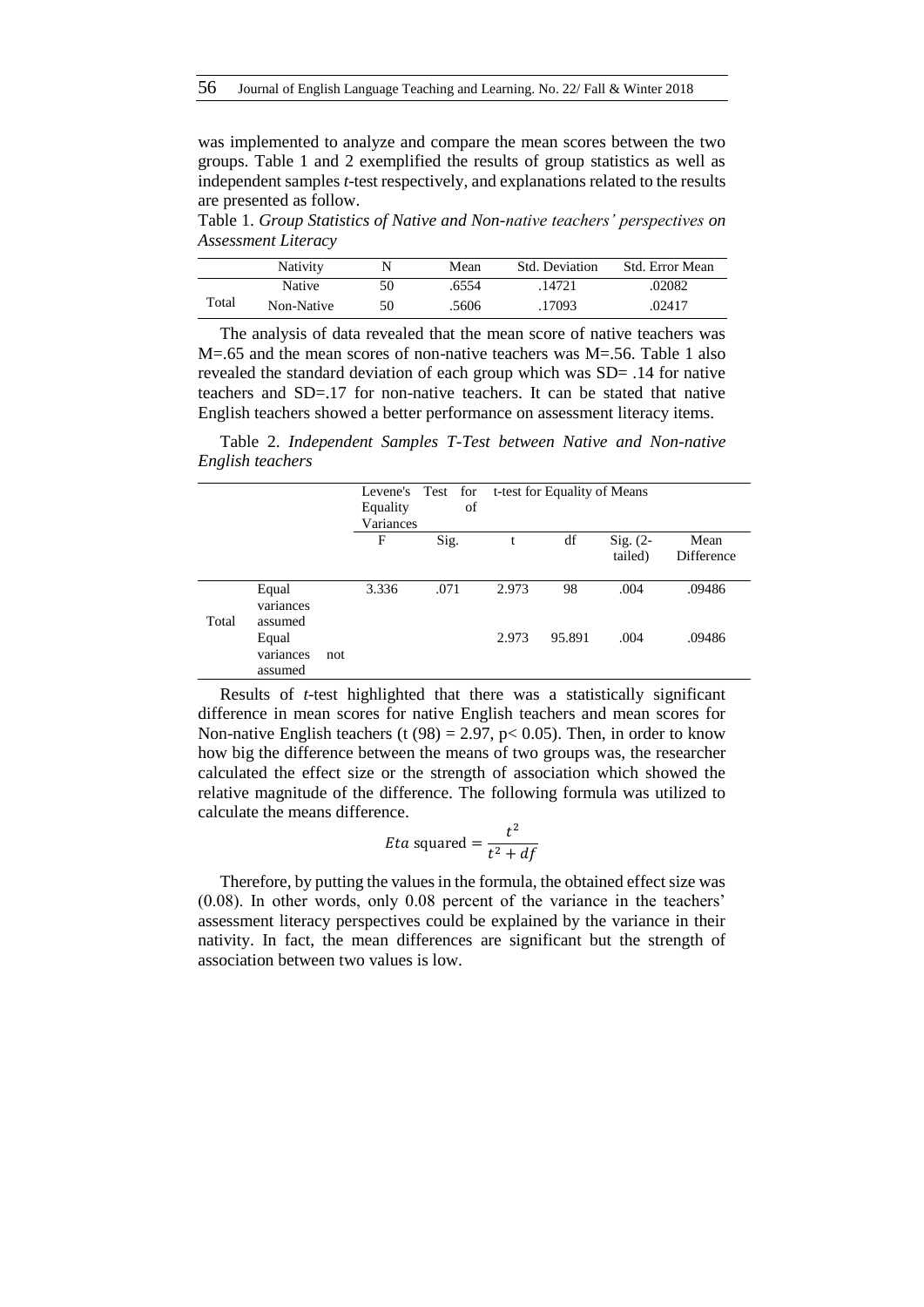## *Is there any statistically significant difference between the male and female native and non-native English language teachers as far as assessment literacy is concerned?*

The second research hypothesis indicated that there is not any statistically significant difference between the male and female native and non-native English language teachers as far as assessment literacy is concerned. To reject or retain this hypothesis, group statistics was first obtained for each group and their assessment literacy perspectives. Thereafter, the independent sample ttest was employed in order to scrutinize and compare the mean scores between the two groups. Table 3 proved the results of group statistics.

Table 3. *Group Statistics of Male and Female teachers' perspectives on Assessment Literacy*

|       | Gender |    | Mean  | Std. Deviation | Std. Error Mean |
|-------|--------|----|-------|----------------|-----------------|
| Total | Male   | 54 | .6138 | .16481         | .02243          |
|       | Female | 46 | .6012 | .16833         | .02482          |

Table 3 displayed the group statistics for two groups which revealed that the mean scores of male teachers was  $M=0.61$  while the mean scores of female teachers was M=0.60. Table 3 also demonstrated the standard deviation or each group which respectively was SD=0.164 and SD= 0.168. Moreover, to find the statistical difference between the means, an independent samples *t*test was run. Table 4 represented the results.

Table 4*. Independent Samples T-Test between Male and Female teachers' perspectives on Assessment Literacy*

|       |                               |     | Levene's  | Test            |      | t-test for Equality of Means |            |            |
|-------|-------------------------------|-----|-----------|-----------------|------|------------------------------|------------|------------|
|       |                               |     |           | for Equality of |      |                              |            |            |
|       |                               |     | Variances |                 |      |                              |            |            |
|       |                               |     | F         | Sig.            | t    | df                           | $Sig. (2-$ | Mean       |
|       |                               |     |           |                 |      |                              | tailed)    | Difference |
| Total | Equal<br>variances<br>assumed |     | .478      | .491            | .375 | 98                           | .709       | .01251     |
|       | Equal<br>variances<br>assumed | not |           |                 | .374 | 94.818                       | .709       | .01251     |

As shown in Table 4, there was not any statistically significant difference between mean scores of male teachers and mean scores of female teachers (t  $(98) = 0.375$ ,  $p > 0.05$ ). Furthermore, the researcher also calculated the independent samples *t*-test between male and female teachers according to their nativity. Table 5 depicted the group statistics of native male and female teachers, and explanations related to the results are presented below.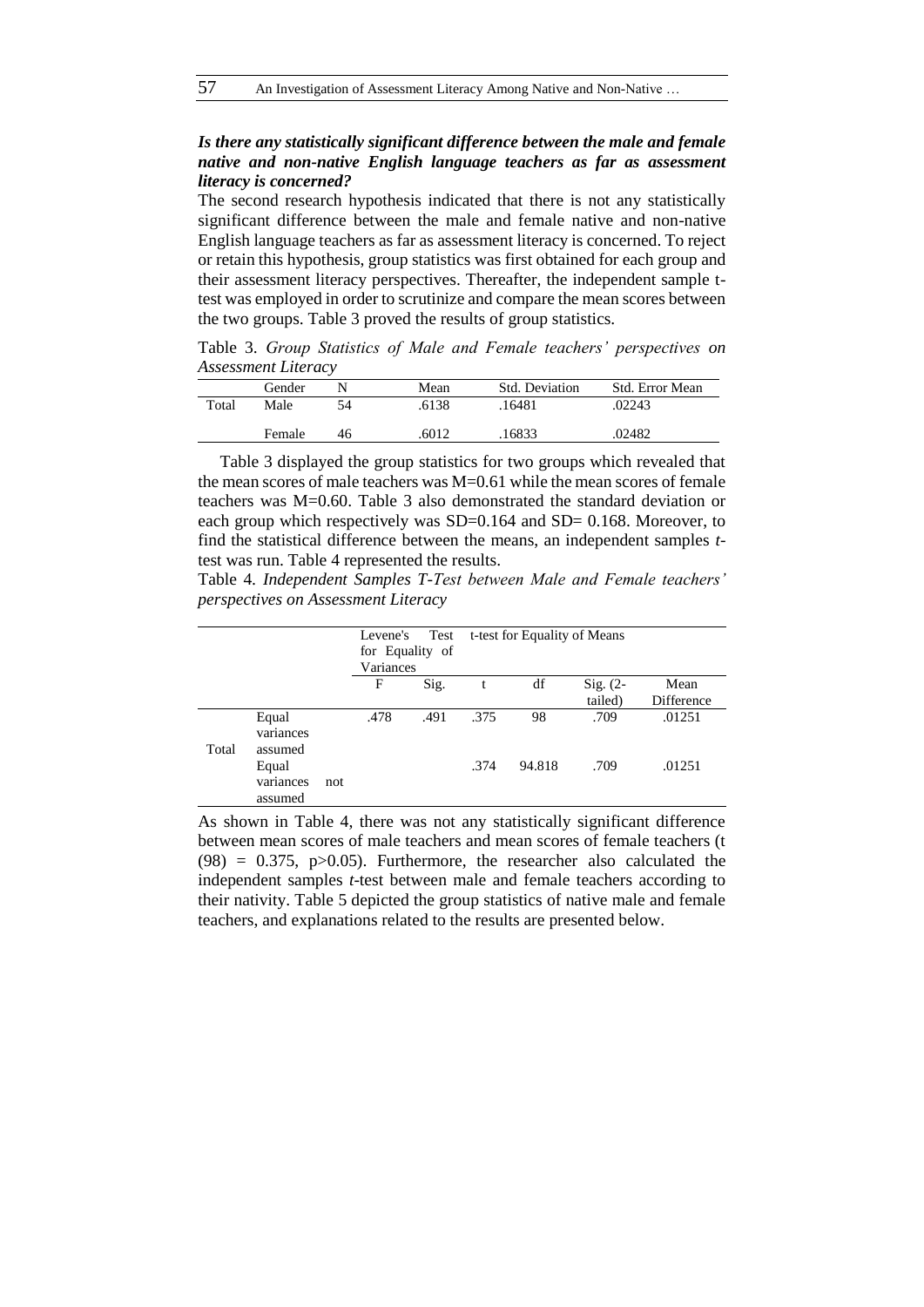Table 5. *Group Statistics of Native Male and Female Teachers on Assessment Literacy*

|       | Gender |    | Mean  | <b>Std. Deviation</b> | Std. Error Mean |
|-------|--------|----|-------|-----------------------|-----------------|
|       | Male   | 24 | .6607 | .15196                | .03102          |
| Total | Female | 26 | .6505 | .14553                | .02854          |
| .     | .      |    |       |                       |                 |

Nativity  $=$  Native

Based on the results presented in Table 5, the mean scores of native male teachers were M=0.66 while the mean scores of native female teachers were M=0.65, and the standard deviation of each group was respectively SD=0.151 and SD= 0.145. Besides, to check if there is difference between mean scores of native male and female teachers, an independent samples *t*-test was run. Table 4.9 characterized the results. As revealed in Table 6, there was not any statistically significant difference between mean scores of native male teachers and mean scores of native female teachers (t  $(48) = 0.242$ , p $>0.05$ ).

Table 6. *Independent Samples T-Test between Native Male and Female teachers' perspectives on Assessment Literacy*

|       |                      |           | Levene's Test for |      |      | t-test for Equality of Means |                     |            |
|-------|----------------------|-----------|-------------------|------|------|------------------------------|---------------------|------------|
|       |                      |           | Equality          | of   |      |                              |                     |            |
|       |                      |           | Variances         |      |      |                              |                     |            |
|       |                      |           | F                 | Sig. |      | df                           | $\mathrm{Sig.}$ (2- | Mean       |
|       |                      |           |                   |      |      |                              | tailed)             | Difference |
|       | Equal                | variances | .080              | .778 | .242 | 48                           | .810                | .01016     |
| Total | assumed              |           |                   |      |      |                              |                     |            |
|       | Equal                | variances |                   |      | .241 | 47.263                       | .810                | .01016     |
|       | not assumed          |           |                   |      |      |                              |                     |            |
|       | $M$ otivity – Motivo |           |                   |      |      |                              |                     |            |

Nativity  $=$  Native

Additionally, the researcher also calculated the independent samples *t*-test between non-native male and non-native female teachers. Table 7 portrayed the group statistics of non-native male and female teachers, and descriptions connected to the results are offered below.

Table 7. *Group Statistics of Non-Native Male and Female Teachers on Assessment Literacy*

|       | Gender |    | Mean  | Std. Deviation | Std. Error Mean |
|-------|--------|----|-------|----------------|-----------------|
| Total | Male   | 30 | .5762 | .16746         | .03057          |
|       | Female | 20 | .5371 | .17773         | .03974          |

a. Nativity = Non-Native

According to Table 7, the mean scores of non-native male teachers was  $M=0.57$  while the mean scores of non-native female teachers was  $M=0.53$ , and the standard deviation of each group was respectively SD=0.167 and SD= 0.177. In addition, in order to examine the difference between mean scores of non-native male and female teachers, an independent samples *t*-test was employed. Table 8 considered the results.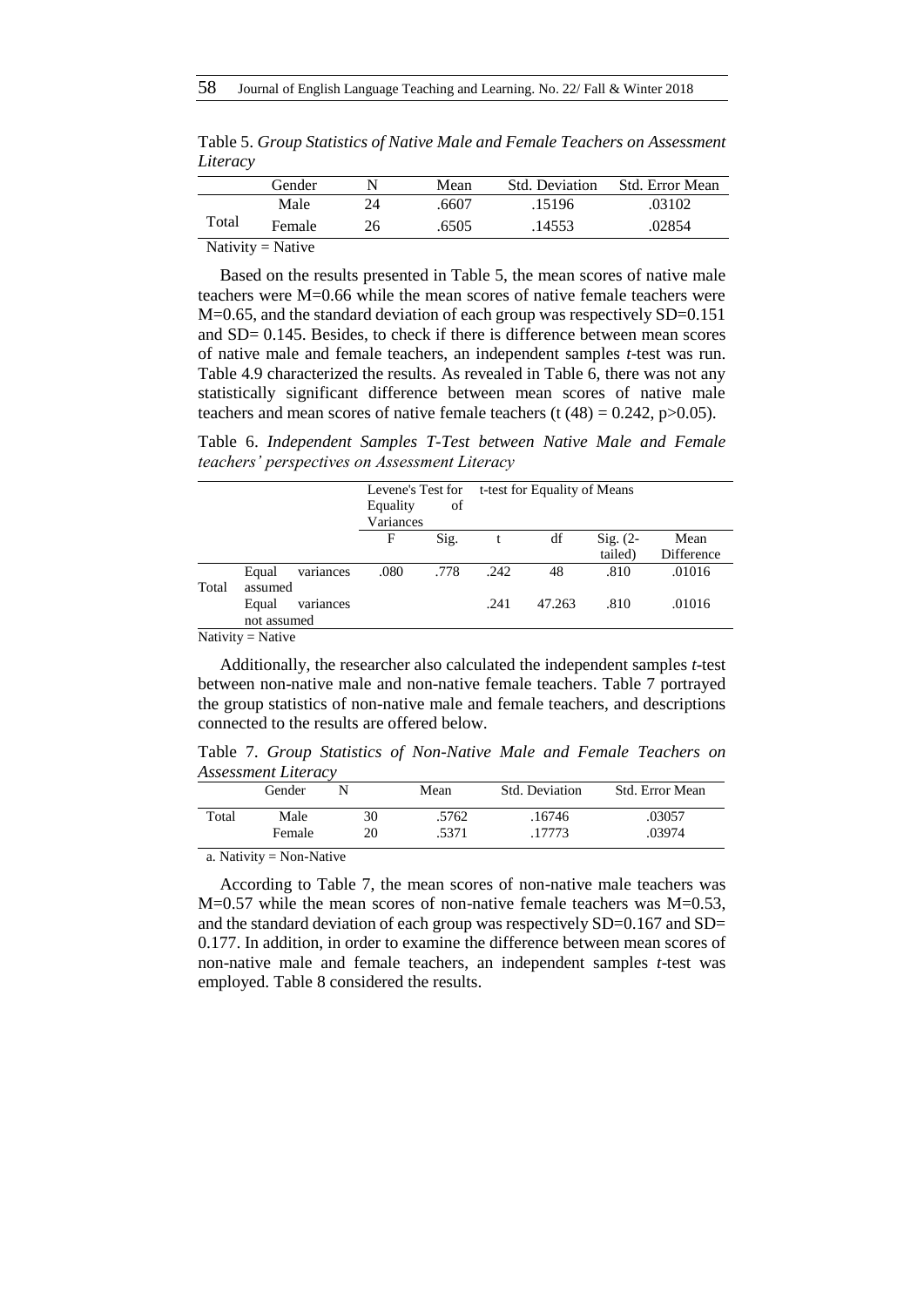|       |                                      |           |      |      | Levene's Test for t-test for Equality of Means |                       |                    |
|-------|--------------------------------------|-----------|------|------|------------------------------------------------|-----------------------|--------------------|
|       |                                      | Equality  | οf   |      |                                                |                       |                    |
|       |                                      | Variances |      |      |                                                |                       |                    |
|       |                                      | F         | Sig. |      | df                                             | $Sig. (2-$<br>tailed) | Mean<br>Difference |
| Total | Equal<br>variances<br>assumed        | .401      | .530 | .788 | 48                                             | .434                  | .03905             |
|       | Equal<br>variances<br>not<br>assumed |           |      | .779 | 39.158                                         | .441                  | .03905             |

Table 8. *Independent Samples T-Test between Non-Native Male and Female teachers' perspectives on Assessment Literacy*

 $N$ ativity =  $N$ on-Native

As discovered in Table 8, there was not any statistically significant difference between mean scores of non-native male teachers and mean scores of non-native female teachers (t  $(48) = 0.788$ , p $>0.05$ ).

## **Discussion**

The present study was intended to examine the perspectives of EFL native and non-native English teachers towards assessment literacy. Besides, it was within the scope of this study to see whether could affect on native and nonnative English teachers' view on assessment literacy. To achieve such goals, 100 native and non-native English teachers from ESL and EFL contexts were picked out on the basis of a combination of availability sampling and snowball sampling procedures. They were asked to take part in the study by filling out Classroom Assessment Literacy Inventory developed by Cynthia Campbell and Craig Mertler (2004).

Based on the results of the study, there was a statistically significant difference in mean scores for native English teachers and mean scores for Non-native English teachers and native English teachers showed a better performance on assessment literacy items. In fact, native English-speaking teachers are immersed in cultural background knowledge of English and have an advantage over non- native English-speaking teachers who may have not had the opportunity to go to an English-speaking country and be exposed to the target culture.

Additionally, only 0.08 percent of the variance in the teachers' assessment literacy perspectives could be explained by the variance in their nativity. In fact, the mean differences are significant but the strength of association between two values is low. These findings confirmed the studies conducted by Bol, Stephenson, O'Connell, and Nunnery (1998) and Stiggins and Conklin (1992). They claimed that several teachers are inadequately trained and illprepared to develop, administer, and interpret the results of various types of assessments. They added that teachers who were less prepared and skilled in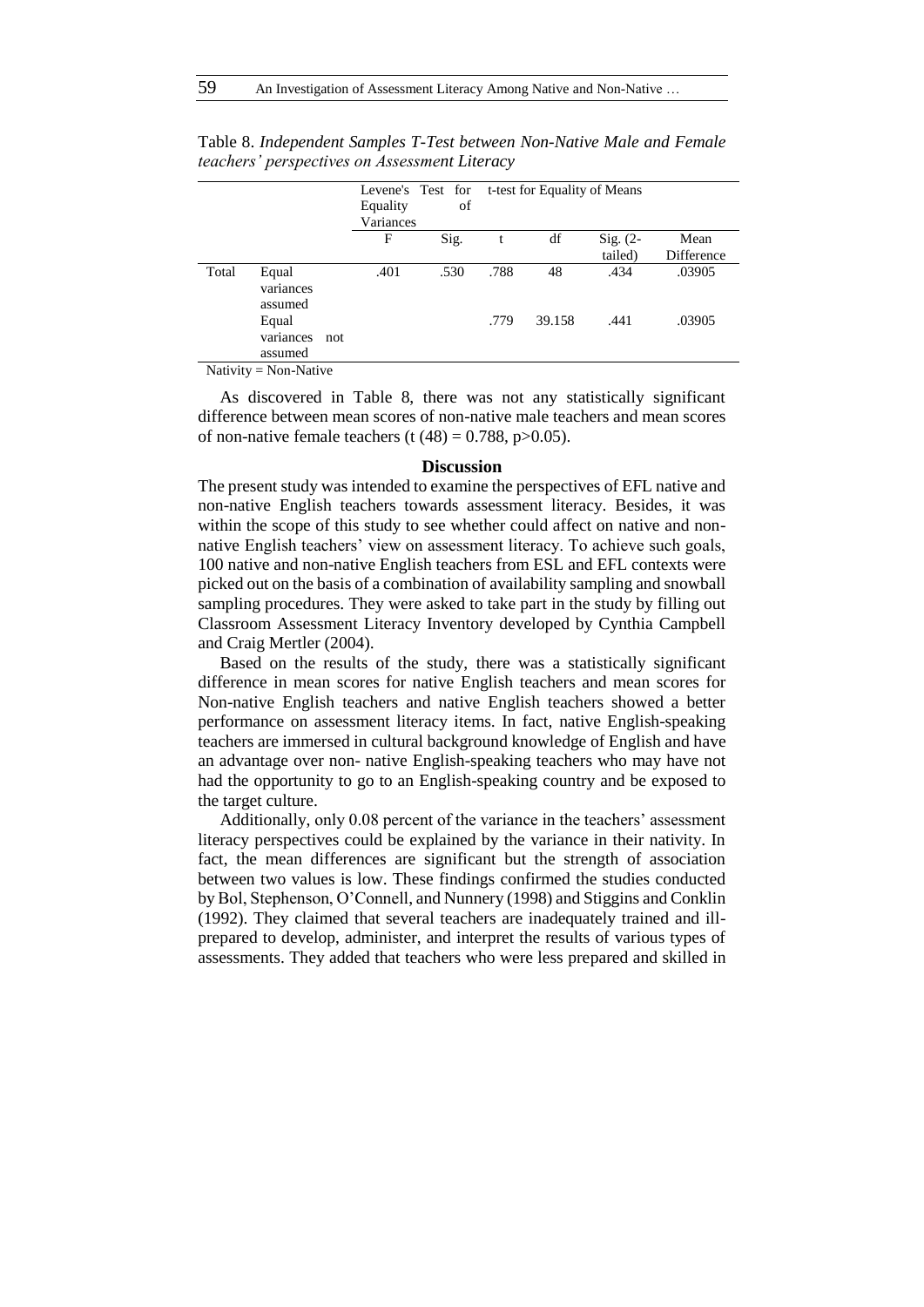developing authentic assessments perceived the assessments as being more difficult to develop than traditional paper-and-pencil tests.

Furthermore, the results of the present study revealed that there was not any statistically significant difference between mean scores of male teachers and mean scores of female teachers. In other words, gender has not been effective on the teachers' perception respecting to assessment literacy. In fact, the results showed that both male and female teachers have almost the same perspectives towards assessment literacy. Actually, because of existing national cultural differences in which men have more freedom and courage in expressing their own personal ideas and from sociological perspectives in which women are seen as cowards, conservative and the ones who accept society as it is, it was supposed that there was a significant difference between male and female teachers' perspectives with respect to assessment literacy; however, the results rejected this notion.

The findings were in line with the study conducted by Xu and Brown (2017) who examined the assessment literacy level of Chinese university English teachers and the effects of their demographic characteristics on assessment literacy performance. They found that there was not any statistically significant difference between male and female teachers regarding assessment literacy. However, Alkharusi (2011) aimed at investigating teachers' self-perceived assessment skills as a function of gender, subject area, grade level, teaching experience, and in-service assessment training. Results indicated statistically significant differences on the self-perceived assessment skills with respect to teachers' gender, subject area, grade level, teaching experience, and in-service assessment training.

### **Conclusion**

In accordance with the native and non-native teachers' perspectives, assessment literacy has different meaning for different educational persons as the results there was a statistically significant difference in mean scores for native English teachers and mean scores for Non-native English teachers and native English teachers showed a better performance on assessment literacy items. In fact, native English-speaking teachers are immersed in cultural background knowledge of English and have an advantage over non- native English-speaking teachers who may have not had the opportunity to go to an English-speaking country and be exposed to the target culture. Moreover, there was not any statistically significant difference between male and female teachers, and gender has not been effective on the teachers' perception respecting to assessment literacy.

Furthermore, this study can bring about fruitful results for EFL teachers, policy makers, curriculum developers and administrators to come to a better understanding of the importance of the role of assessment literacy in educational system.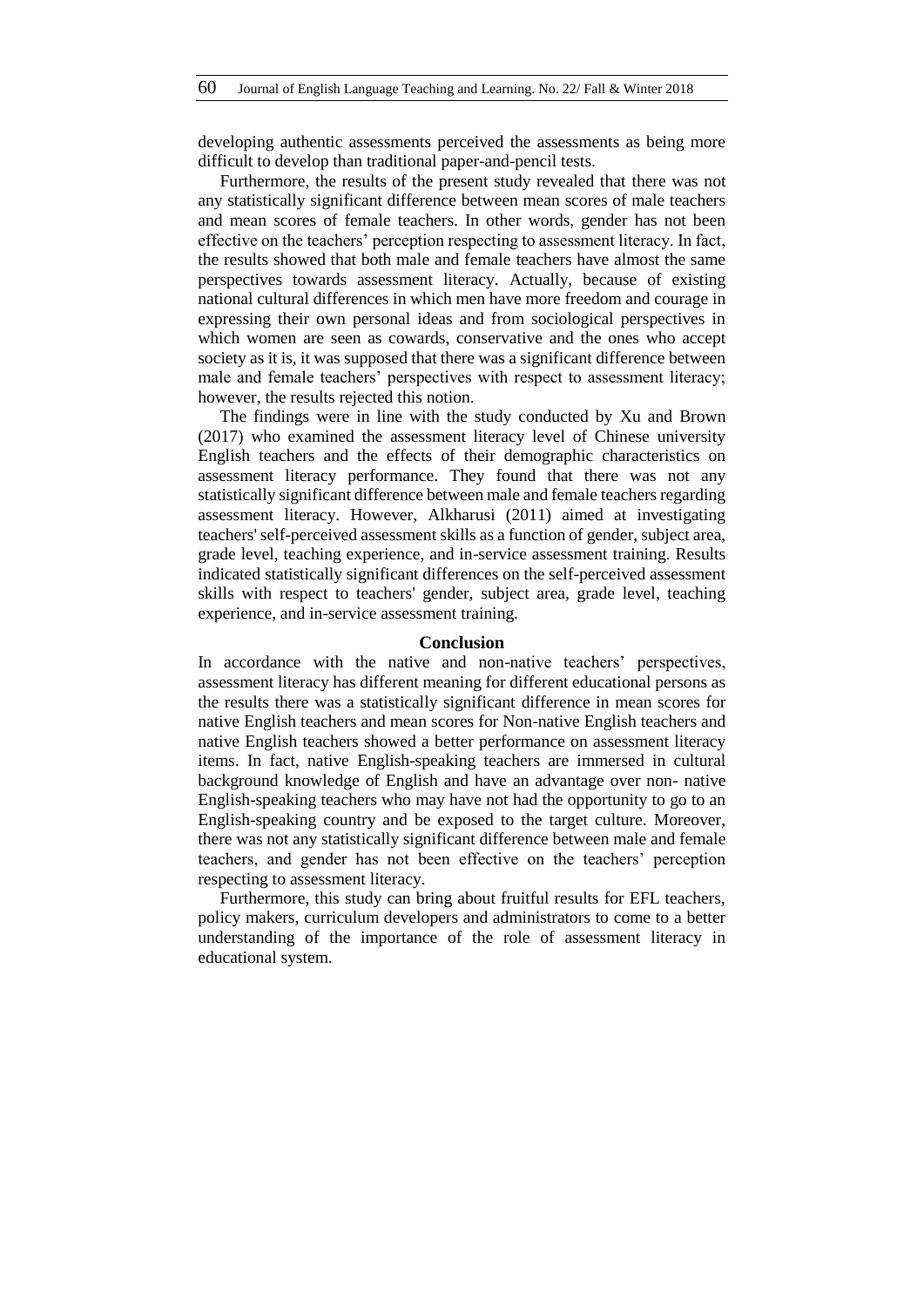#### **References**

- Alkharusi, H. (2011). Teachers' classroom assessment skills: Influence of gender, subject area, grade level, teaching experience, and in-service assessment training. *Journal of Turkish Science Education, 8,* 39-48.
- Bailey, K. M., & Brown, J. D. (1996). Language testing courses: What are they? In A. Cumming & R. Berwick (Eds.), *Validation in language testing* (pp. 236-256). Philadelphia, PA: Multilingual Matters.
- Brindley, G. (2001). Outcomes-based assessment in practice: Some examples and emerging insights. *Language Testing*, *18*(4), 393-407.
- Bol, L., Stephenson, P. L., O'connell, A. A., & Nunnery, J. A. (1998). Influence of experience, grade level, and subject area on teachers' assessment practices. *The Journal of Educational Research*, *91*(6), 323-330.
- Boud, D., & Falchikov, N. (Eds.). (2007). *Rethinking assessment in higher education: Learning for the longer term*. USA: Routledge.
- Boyles, P. (2005). Assessment literacy. In M. Rosenbusch (Ed.), *National assessment summit papers* (pp. 11-15). Ames, IA: Iowa State University.
- Brookhart, S. M. (1999). *The Art and Science of Classroom Assessment: The Missing Part of Pedagogy*. ASHE-ERIC Higher Education Report (Vol. 27, No.1). Washington, DC: The George Washington University, Graduate School of Education and Human Development.
- Campbell, C., & Mertler, C. (2004). *Assessment literacy inventory.* New York: Measurement Instruments Press.
- Chappuis, J., Stiggins, R. J., Chappuis, S., & Arter, J. A. (2012). *Classroom assessment for student learning: Doing it right-using it well*. USA: Pearson Higher Ed.
- Fulcher, G. (2012). Assessment literacy for the language classroom. *Language Assessment Quarterly*, *9*(2), 113-132.
- Hopkins, D. (1985). *A teacher's guide to classroom research.* Philadelphia: Open. University Press.
- Inbar-Lourie, O. (2008). Constructing a language assessment knowledge base: A focus on language assessment courses. *Language Testing, 25*(3), 385-402.
- Jeong, H. (2009, November). *Syllabi review of language assessment courses*. Poster presented at the Thirty First Language Testing Research Colloquium, Denver, Colorado.
- Kleinsasser, R. C. (2005). Transforming a postgraduate level assessment course: A second language teacher educator's narrative. *Prospect*, *20*, 77-102.
- MacBeath, F., & Galton, M. (2004, April). *A life in secondary teaching: Finding time for learning.* Accessed on May 2, 2016 from [http://www.data.teachers.org.uk/resources/pdf/74626-MacBeath.pdf.](http://www.data.teachers.org.uk/resources/pdf/74626-MacBeath.pdf)
- McNamara, T., & Roever, C. (2006). *Language testing: The social dimension*. Malden, MA, and Oxford, England: Blackwell.
- Mertler, C. & Campbell, C. (2005). *Measuring teachers' knowledge & application of classroom assessment concepts: Development of the assessment literacy inventory.*  Presented at the annual meeting of the American Educational Research Association, Quebec, Canada.
- Newfields, T. (2006, May). Teacher development and assessment literacy. In *Authentic Communication: Proceedings of the 5th Annual JALT Pan-SIG Conference* (pp. 48-73).